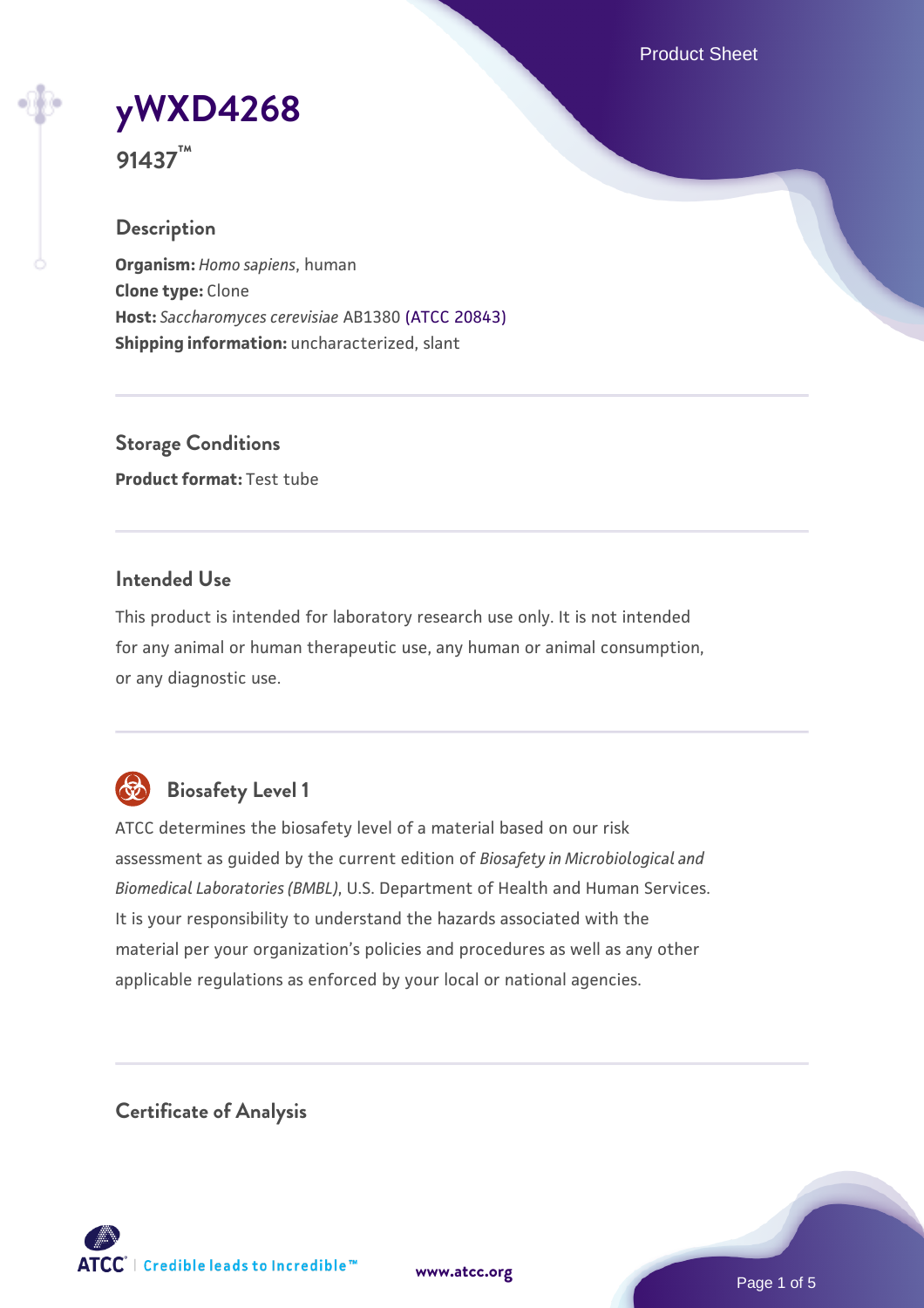### **[yWXD4268](https://www.atcc.org/products/91437)** Product Sheet **91437**

For batch-specific test results, refer to the applicable certificate of analysis that can be found at www.atcc.org.

### **Insert Information**

**Type of DNA:** genomic **Genome:** Homo sapiens **Chromosome:** X X pter-q27.3 **Gene name:** DNA Segment, single copy **Gene product:** DNA Segment, single copy [DXS2772] **Gene symbol:** DXS2772 **Contains complete coding sequence:** Unknown **Insert end:** EcoRI

#### **Vector Information**

**Construct size (kb):** 230.0 **Intact vector size:** 11.454 **Vector name:** pYAC4 **Type of vector:** YAC **Host range:** *Saccharomyces cerevisiae*; *Escherichia coli* **Vector information:** other: telomere, 3548-4235 other: telomere, 6012-6699 Cross references: DNA Seq. Acc.: U01086 **Cloning sites:** EcoRI **Markers:** SUP4; HIS3; ampR; URA3; TRP1 **Replicon:** pMB1, 7186-7186; ARS1, 9632-10376

# **Growth Conditions**

**Medium:** 



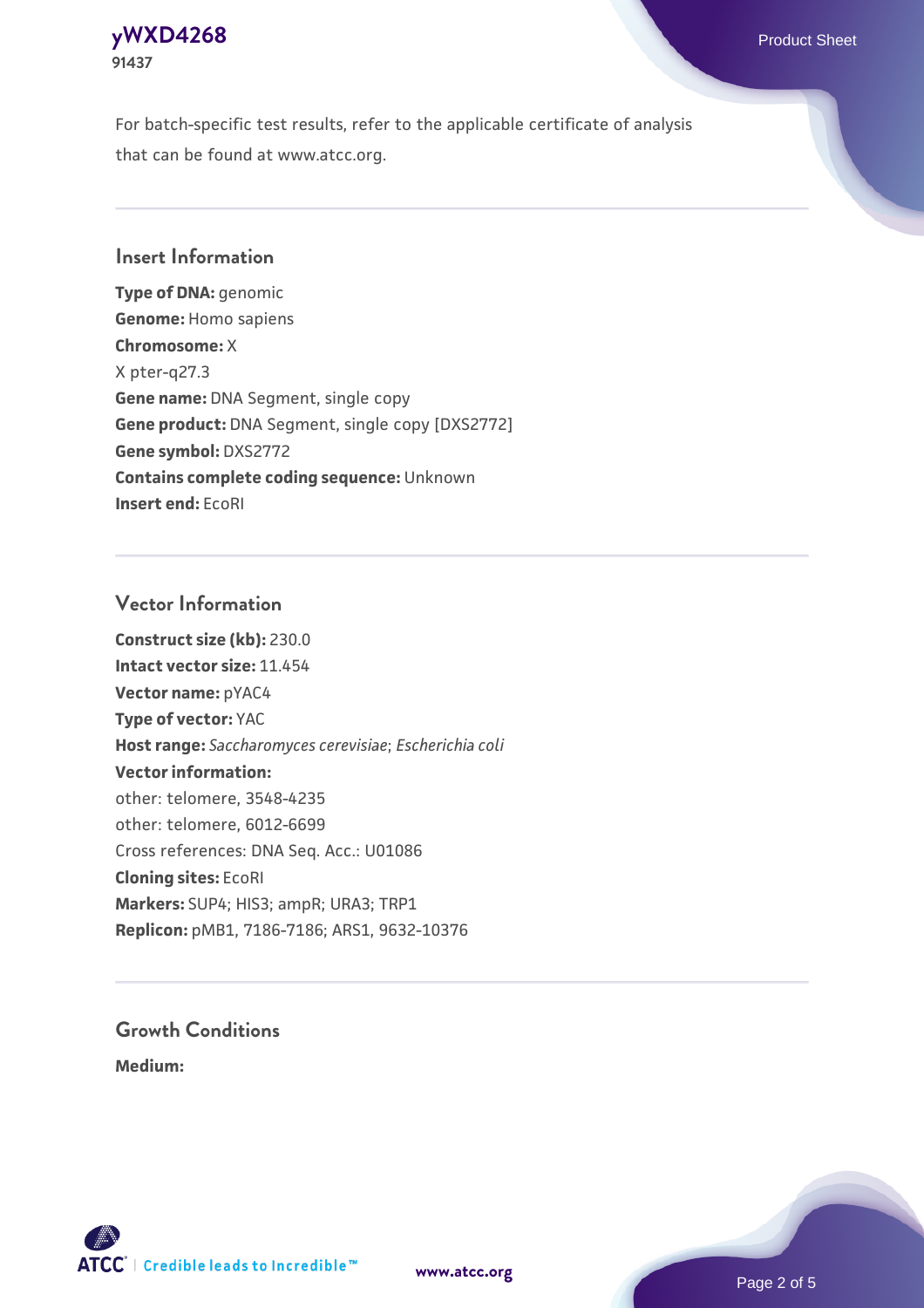#### **[yWXD4268](https://www.atcc.org/products/91437)** Product Sheet **91437**

[ATCC Medium 1245: YEPD](https://www.atcc.org/-/media/product-assets/documents/microbial-media-formulations/1/2/4/5/atcc-medium-1245.pdf?rev=705ca55d1b6f490a808a965d5c072196) **Temperature:** 30°C

#### **Notes**

More information may be available from ATCC (http://www.atcc.org or 703- 365-2620).

# **Material Citation**

If use of this material results in a scientific publication, please cite the material in the following manner: yWXD4268 (ATCC 91437)

# **References**

References and other information relating to this material are available at www.atcc.org.

# **Warranty**

The product is provided 'AS IS' and the viability of ATCC® products is warranted for 30 days from the date of shipment, provided that the customer has stored and handled the product according to the information included on the product information sheet, website, and Certificate of Analysis. For living cultures, ATCC lists the media formulation and reagents that have been found to be effective for the product. While other unspecified media and reagents may also produce satisfactory results, a change in the ATCC and/or depositor-recommended protocols may affect the recovery, growth, and/or function of the product. If an alternative medium formulation or reagent is used, the ATCC warranty for viability is no longer



**[www.atcc.org](http://www.atcc.org)**

Page 3 of 5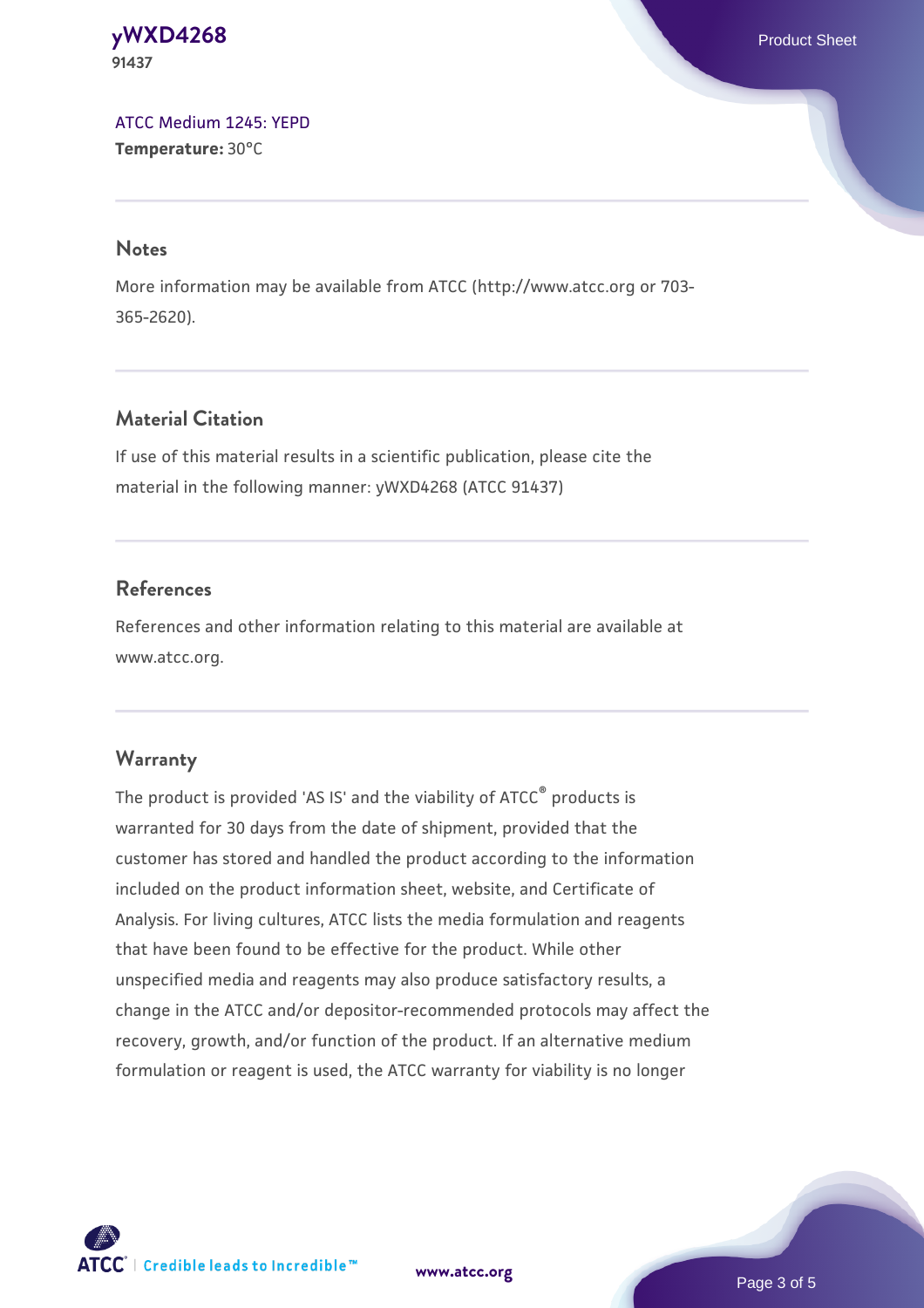**91437**

valid. Except as expressly set forth herein, no other warranties of any kind are provided, express or implied, including, but not limited to, any implied warranties of merchantability, fitness for a particular purpose, manufacture according to cGMP standards, typicality, safety, accuracy, and/or noninfringement.

#### **Disclaimers**

This product is intended for laboratory research use only. It is not intended for any animal or human therapeutic use, any human or animal consumption, or any diagnostic use. Any proposed commercial use is prohibited without a license from ATCC.

While ATCC uses reasonable efforts to include accurate and up-to-date information on this product sheet, ATCC makes no warranties or representations as to its accuracy. Citations from scientific literature and patents are provided for informational purposes only. ATCC does not warrant that such information has been confirmed to be accurate or complete and the customer bears the sole responsibility of confirming the accuracy and completeness of any such information.

This product is sent on the condition that the customer is responsible for and assumes all risk and responsibility in connection with the receipt, handling, storage, disposal, and use of the ATCC product including without limitation taking all appropriate safety and handling precautions to minimize health or environmental risk. As a condition of receiving the material, the customer agrees that any activity undertaken with the ATCC product and any progeny or modifications will be conducted in compliance with all applicable laws, regulations, and guidelines. This product is provided 'AS IS' with no representations or warranties whatsoever except as expressly set forth herein and in no event shall ATCC, its parents, subsidiaries, directors, officers, agents, employees, assigns, successors, and affiliates be liable for indirect, special, incidental, or consequential damages of any kind in connection with or arising out of the customer's use of the product. While reasonable effort is made to ensure authenticity and reliability of materials on deposit, ATCC is not liable for damages arising from the misidentification or



**[www.atcc.org](http://www.atcc.org)**

Page 4 of 5